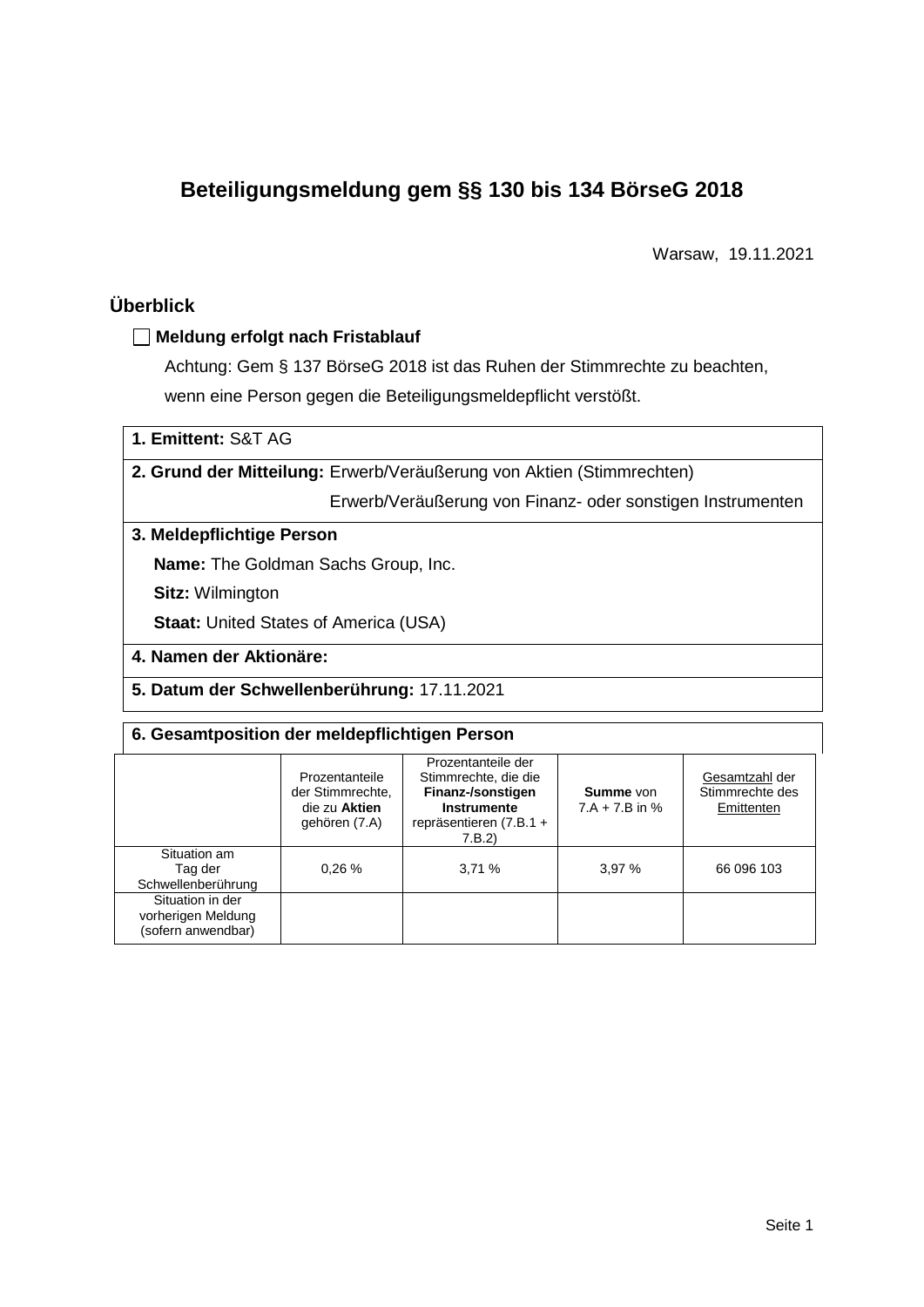# **Details**

## **7. Details über die gehaltenen Instrumente am Tag der Berührung der Schwelle:**

| A: Stimmrechte, die zu Aktien gehören |                                    |                                                         |                                           |                                      |  |  |
|---------------------------------------|------------------------------------|---------------------------------------------------------|-------------------------------------------|--------------------------------------|--|--|
|                                       |                                    | Anzahl der Stimmrechte<br>Prozentanteil der Stimmrechte |                                           |                                      |  |  |
| <b>ISIN der Aktien</b>                | Direkt<br>$(S$ 130 BörseG<br>2018) | Indirekt<br>$(S$ 133 BörseG<br>2018)                    | <b>Direkt</b><br>$(S$ 130 BörseG<br>2018) | Indirekt<br>$(S$ 133 BörseG<br>2018) |  |  |
| AT0000A0E9W5                          |                                    | 170 387                                                 |                                           | 0.26%                                |  |  |
| Subsumme A                            | 0.26%<br>170 387                   |                                                         |                                           |                                      |  |  |

| B 1: Finanzinstrumente / sonstige Instrumente gem § 131 Abs 1 Z 1 BörseG 2018 |                                                                                                                               |              |           |        |  |
|-------------------------------------------------------------------------------|-------------------------------------------------------------------------------------------------------------------------------|--------------|-----------|--------|--|
| Art des Instruments                                                           | Anzahl der Stimmrechte<br>Prozentanteil der<br>die erworben werden<br>Ausübungsfrist<br>Verfalldatum<br>Stimmrechte<br>können |              |           |        |  |
| Securities Lending                                                            | n.a.                                                                                                                          | n.a.         | 1 585 747 | 2.40 % |  |
|                                                                               |                                                                                                                               | Subsumme B.1 | 1 585 747 | 2.40 % |  |

| B 2: Finanzinstrumente / sonstige Instrumente gem § 131 Abs 1 Z 2 BörseG 2018                                                                                      |            |      |              |          |        |  |  |
|--------------------------------------------------------------------------------------------------------------------------------------------------------------------|------------|------|--------------|----------|--------|--|--|
| Physisches oder<br>Art des<br>Anzahl der<br>Prozentanteil<br>Ausübungsfrist<br>Verfalldatum<br>Cash Settlement<br>Stimmrechte<br>Instruments<br>der<br>Stimmrechte |            |      |              |          |        |  |  |
| Swap                                                                                                                                                               | 17.11.2031 | n.a. | Cash         | 846 259  | 1,28 % |  |  |
| Call Warrants                                                                                                                                                      | 31.12.2030 | n.a. | Cash         | 22 4 8 2 | 0.03%  |  |  |
|                                                                                                                                                                    |            |      | Subsumme B.2 | 868 741  | 1,31 % |  |  |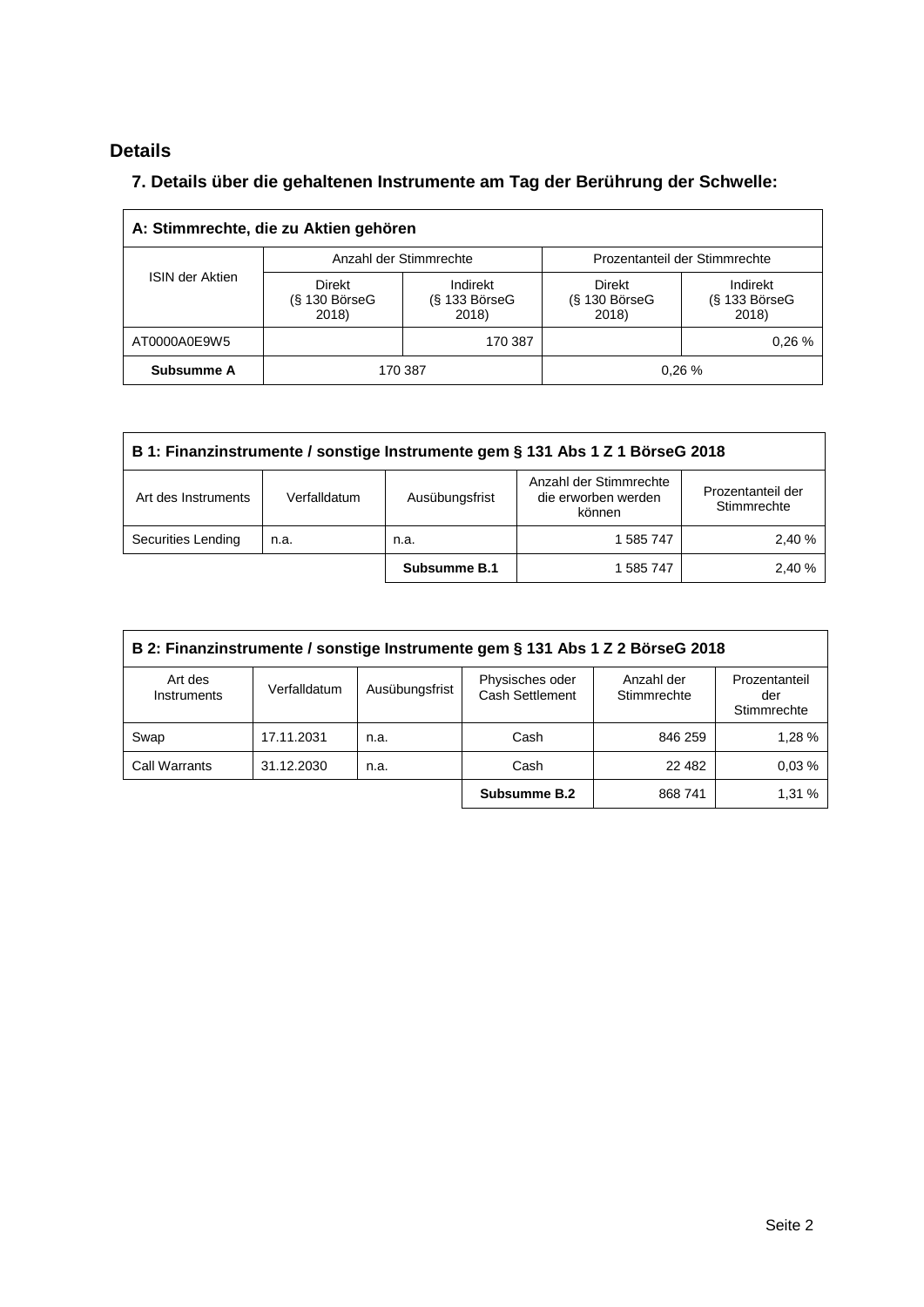### **8. Information in Bezug auf die meldepflichtige Person:**

Die meldepflichtige Person (Punkt 3) wird nicht von einer natürlichen/juristischen Person kontrolliert und kontrolliert auch keine andere Person, die direkt oder indirekt Instrumente am Emittenten hält.

 $\boxtimes$  Volle Kette der kontrollierten Unternehmen, über die die Stimmrechte und/oder Finanz-/sonstigen Instrumente gehalten werden, beginnend mit der obersten kontrollierenden natürlichen oder juristischen Person:

| Ziffer         | <b>Name</b>                                   | Direkt kontrolliert<br>durch Ziffer | Direkt gehaltene<br>Stimmrechte in<br>Aktien (%) | Direkt gehaltene<br>Finanz-<br>/sonstige<br>Instrumente $(\%)$ | Total von beiden<br>$(\%)$ |
|----------------|-----------------------------------------------|-------------------------------------|--------------------------------------------------|----------------------------------------------------------------|----------------------------|
| 1              | The Goldman<br>Sachs Group,<br>Inc.           |                                     |                                                  |                                                                |                            |
| 2              | Goldman Sachs<br>(UK) L.L.C.                  | 1                                   |                                                  |                                                                |                            |
| 3              | Goldman Sachs<br>Group UK<br>Limited          | $\overline{c}$                      |                                                  |                                                                |                            |
| $\overline{4}$ | Goldman Sachs<br>International                | 3                                   | 0,15%                                            | 1,50 %                                                         | 1,65 %                     |
| 5              | Goldman Sachs<br>International<br><b>Bank</b> | 3                                   | 0,08%                                            | 0,00 %                                                         | 0,08%                      |
| 6              | Goldman Sachs<br>& Co. LLC                    | 1                                   | 0,00%                                            | 2,18%                                                          | 2,18%                      |
| $\overline{7}$ | <b>GSAM Holdings</b><br><b>LLC</b>            | 1                                   |                                                  |                                                                |                            |
| 8              | Goldman Sachs<br>Asset<br>Management,<br>L.P. | 7                                   | 0,03%                                            | 0,00%                                                          | 0,03%                      |
| 9              | Goldman Sachs<br><b>Bank USA</b>              | 1                                   |                                                  |                                                                |                            |
| 10             | Goldman Sachs<br>Bank Europe SE               | 9                                   | 0,00%                                            | 0,03%                                                          | 0,03%                      |
|                |                                               |                                     |                                                  |                                                                |                            |

## **9. Im Falle von Stimmrechtsvollmacht**

Datum der Hauptversammlung: -

Stimmrechtsanteil nach der Hauptversammlung: - entspricht - Stimmrechten

#### **10. Sonstige Kommentare:**

-

Warsaw am 19.11.2021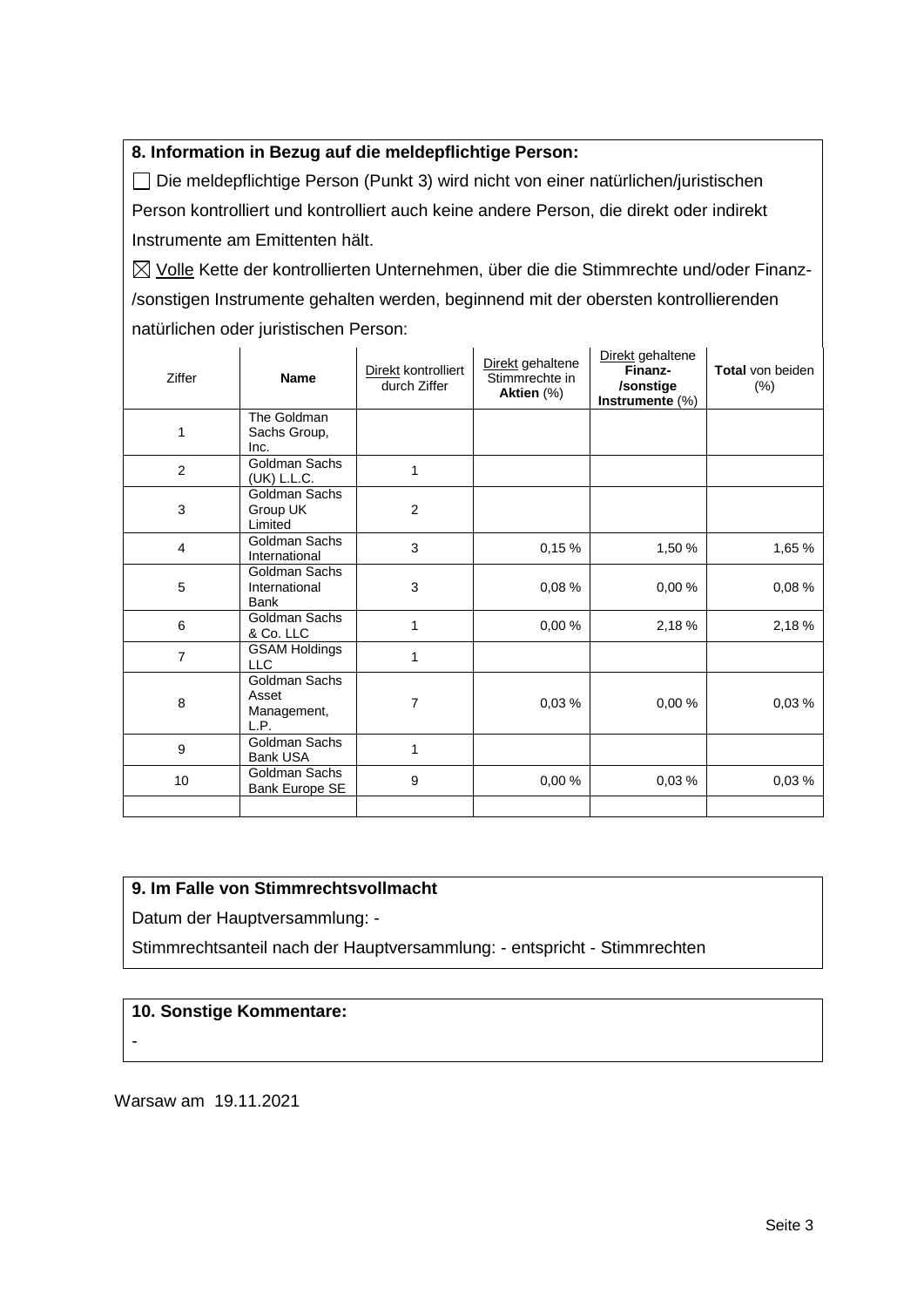# **Major holdings notification pursuant to Sec. 130 to 134 BörseG 2018**

Warsaw, 19.11.2021

#### **Overview**

### **Notification made after deadline**

Caution: In case of violations of major holdings notification rules, please pay attention to Section 137 BörseG 2018 (Suspension of voting rights)

## **1. Issuer:** S&T AG

**2. Reason for the notification:** Acquisition or disposal of voting rights

Acquisition or disposal of financial/other instruments

#### **3. Person subject to notification obligation**

**Name:** The Goldman Sachs Group, Inc.

**City:** Wilmington

**Country:** United States of America (USA)

#### **4. Name of shareholder(s):**

#### **5. Date on which the threshold was crossed or reached:** 17.11.2021

#### **6. Total positions**

|                                                                                | % of voting rights<br>attached to<br>shares $(7.A)$ | % of voting rights<br>through<br>financial/other<br>instruments $(7.B.1 +$<br>7.B.2) | <b>Total</b> of both in %<br>$(7.A + 7.B)$ | Total number of<br>voting rights of<br>issuer |
|--------------------------------------------------------------------------------|-----------------------------------------------------|--------------------------------------------------------------------------------------|--------------------------------------------|-----------------------------------------------|
| Resulting situation on the<br>date on which threshold<br>was crossed / reached | 0.26%                                               | 3,71%                                                                                | 3.97%                                      | 66 096 103                                    |
| Position of previous<br>notification (if applicable)                           |                                                     |                                                                                      |                                            |                                               |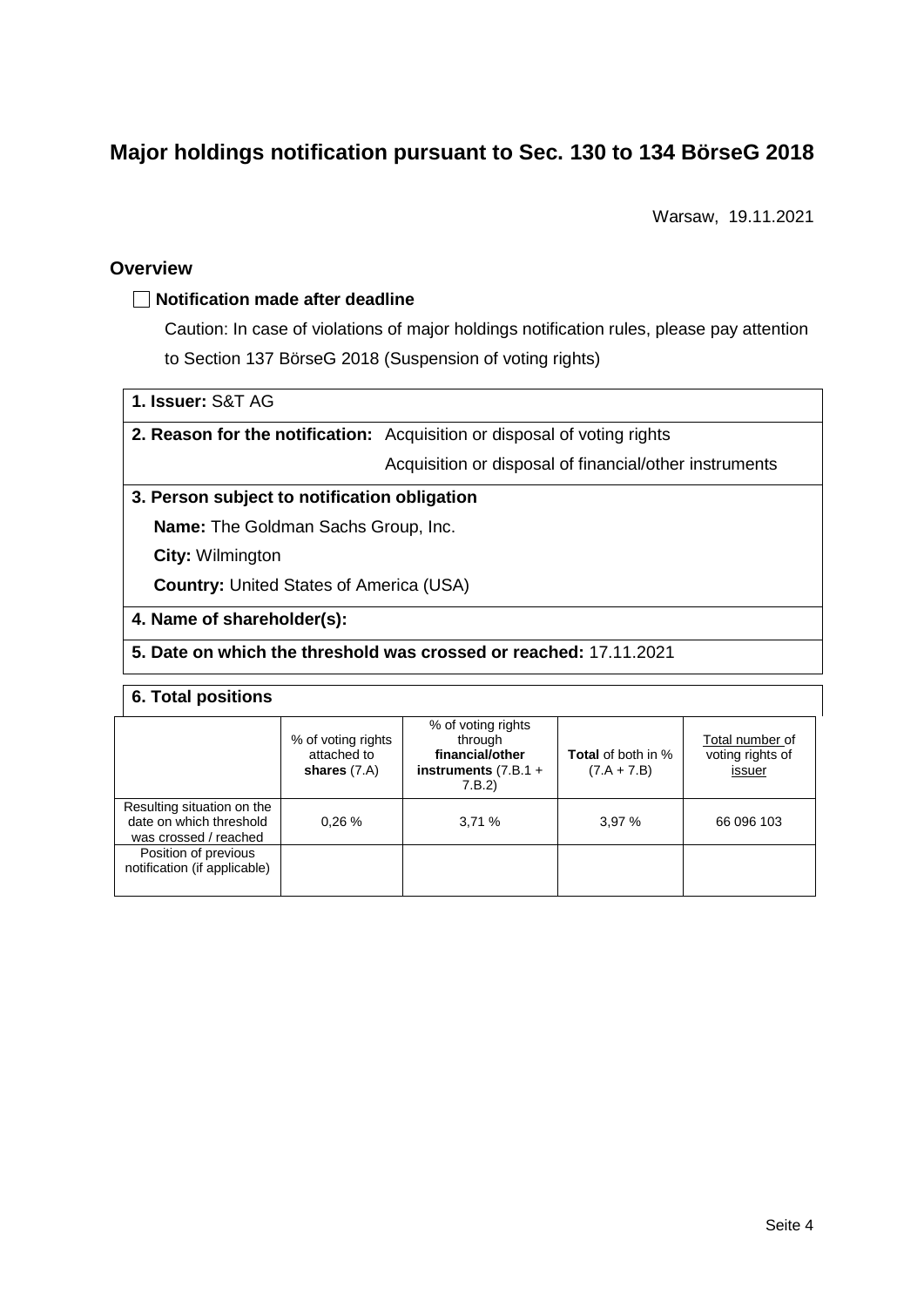# **Details**

## **7. Notified details of the resulting situation:**

| A: Voting rights attached to shares |                                           |                                      |                                    |                                      |  |  |
|-------------------------------------|-------------------------------------------|--------------------------------------|------------------------------------|--------------------------------------|--|--|
|                                     |                                           | Number of voting rights              | % of voting rights                 |                                      |  |  |
| <b>ISIN Code</b>                    | <b>Direct</b><br>(Sec 130 BörseG<br>2018) | Indirect<br>(Sec 133 BörseG<br>2018) | Direct<br>(Sec 130 BörseG<br>2018) | Indirect<br>(Sec 133 BörseG<br>2018) |  |  |
| AT0000A0E9W5                        |                                           | 170 387                              |                                    | 0.26%                                |  |  |
| <b>SUBTOTAL A</b>                   |                                           | 170 387                              |                                    | 0.26%                                |  |  |

| B 1: Financial / Other Instruments pursuant to Sec. 131 para. 1 No. 1 BörseG 2018 |                        |                        |                                                                                      |                    |  |
|-----------------------------------------------------------------------------------|------------------------|------------------------|--------------------------------------------------------------------------------------|--------------------|--|
| Type of instrument                                                                | <b>Expiration Date</b> | <b>Exercise Period</b> | Number of voting<br>rights that may be<br>acquired if the<br>instrument is exercised | % of voting rights |  |
| Securities Lending                                                                | n.a.                   | n.a.                   | 1 585 747                                                                            | 2,40 %             |  |
|                                                                                   |                        | <b>SUBTOTAL B.1</b>    | 1 585 747                                                                            | 2,40 %             |  |

| B 2: Financial / Other Instruments pursuant to Sec. 131 para. 1 No. 2 BörseG 2018                                                                             |            |      |                     |          |        |  |  |
|---------------------------------------------------------------------------------------------------------------------------------------------------------------|------------|------|---------------------|----------|--------|--|--|
| Physical /<br>Expiration<br>Exercise<br>Number of<br>% of voting<br>Type of instrument<br><b>Cash Settlement</b><br>rights<br>Period<br>voting rights<br>Date |            |      |                     |          |        |  |  |
| Swap                                                                                                                                                          | 17.11.2031 | n.a. | Cash                | 846 259  | 1,28 % |  |  |
| <b>Call Warrants</b>                                                                                                                                          | 31.12.2030 | n.a. | Cash                | 22 4 8 2 | 0.03%  |  |  |
|                                                                                                                                                               |            |      | <b>SUBTOTAL B.2</b> | 868 741  | 1,31 % |  |  |